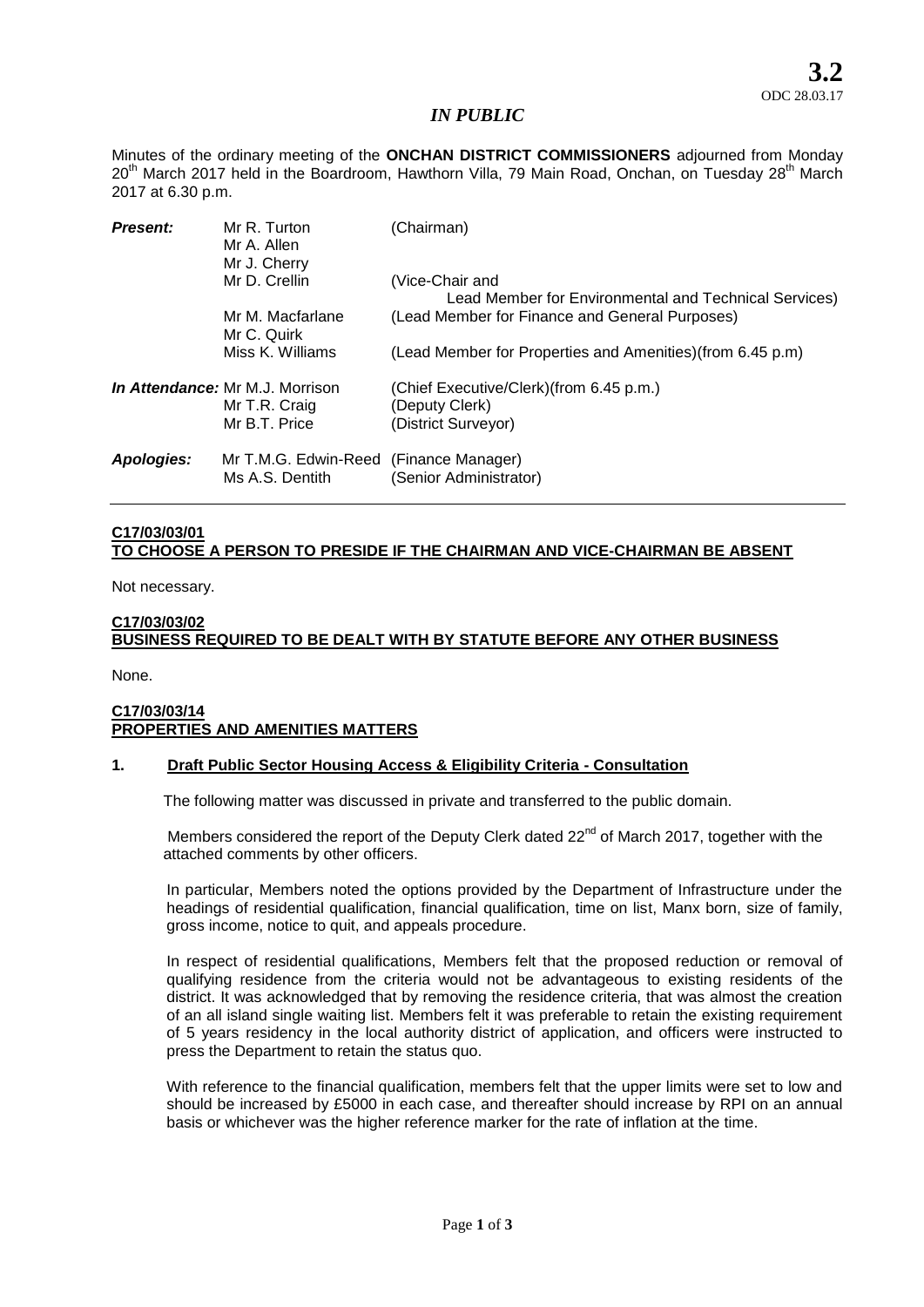# *IN PUBLIC*

In respect of time on the list points, members felt it would be appropriate to retain the existing of adding one point per 3 months time on list as they acknowledged the view of their officers that where this pointing factor was high it indicated that a housing need was not being met and officers needed to take a special interest in resolving the application.

With reference to additional pointing for Manx born applicants, members felt that this should be retained but agreed that pointing could also be awarded where residence in excess of 20 years could be demonstrated.

Members noted the Department's proposal for allocating points in respect of each child in an application rather capping the points award at 3 children. The officer's comments were noted that the proposal should be accepted, although the value of it in practice remains to be demonstrated.

In respect of gross income, Members noted that the comments made by officers, and felt that there should be more opportunity for government support to applicants or tenants wishing to transition from public sector to private sector housing.

With reference to the Department's proposals to change points awarded for notice to quit, members again acknowledged officers concerns regarding retention of the current policy and agreed to support the continued award of 5 points to reflect the issue of a notice to quit by a landlord. The Board also supported the increase from 10 to 20 points awarded to reflect the issue of a court order for possession.

In terms of an appeal procedure, Members felt that the Department had an opportunity to transfer the appeal to an independent tribunal constituted under the Tribunal's Act. It was felt that to have the final arbitrator in the case of dispute between an applicant and the Local Authority as a demonstrably independent body was preferable to having the decision of elected representatives reviewed by a civil servant.

The Deputy Clerk was asked to pass on the views of the Board to the Department in response to their consultation.

### **2. Allocations**

The following matters were discussed in private and transferred to the public domain.

- (a) E1/21 1 bed ground floor flat allocation to SHA 432
- (b) 13/13 2 bed house allocation to HA 3779
- (c) 13/06 2 bed house allocation to HA 3826
- (d) E1/18 1 bed first floor flat allocation to SHA 402

It was agreed to consider the above four allocations en bloc, and on the proposal of Miss Williams, seconded by Mr Cherry, it was unanimously **RESOLVED that the officers recommendations for allocations in respect of E1/21, 13/13, 13/06 and E1/18 be approved.**

#### **C17/03/03/13 ENVIRONMENTAL AND TECHNICAL SERVICES MATTERS**

The following matter was discussed in private and transferred to the public domain.

### **1. Maintenance Services**

Members were made aware of an anomaly in the recent tender process for Plumbing Services, and discussion ensued.

There was concern over the registration of one tenderer, and while it was confirmed that all parties were now registered. Members agreed that to resolve the matter they would instruct the Clerk to